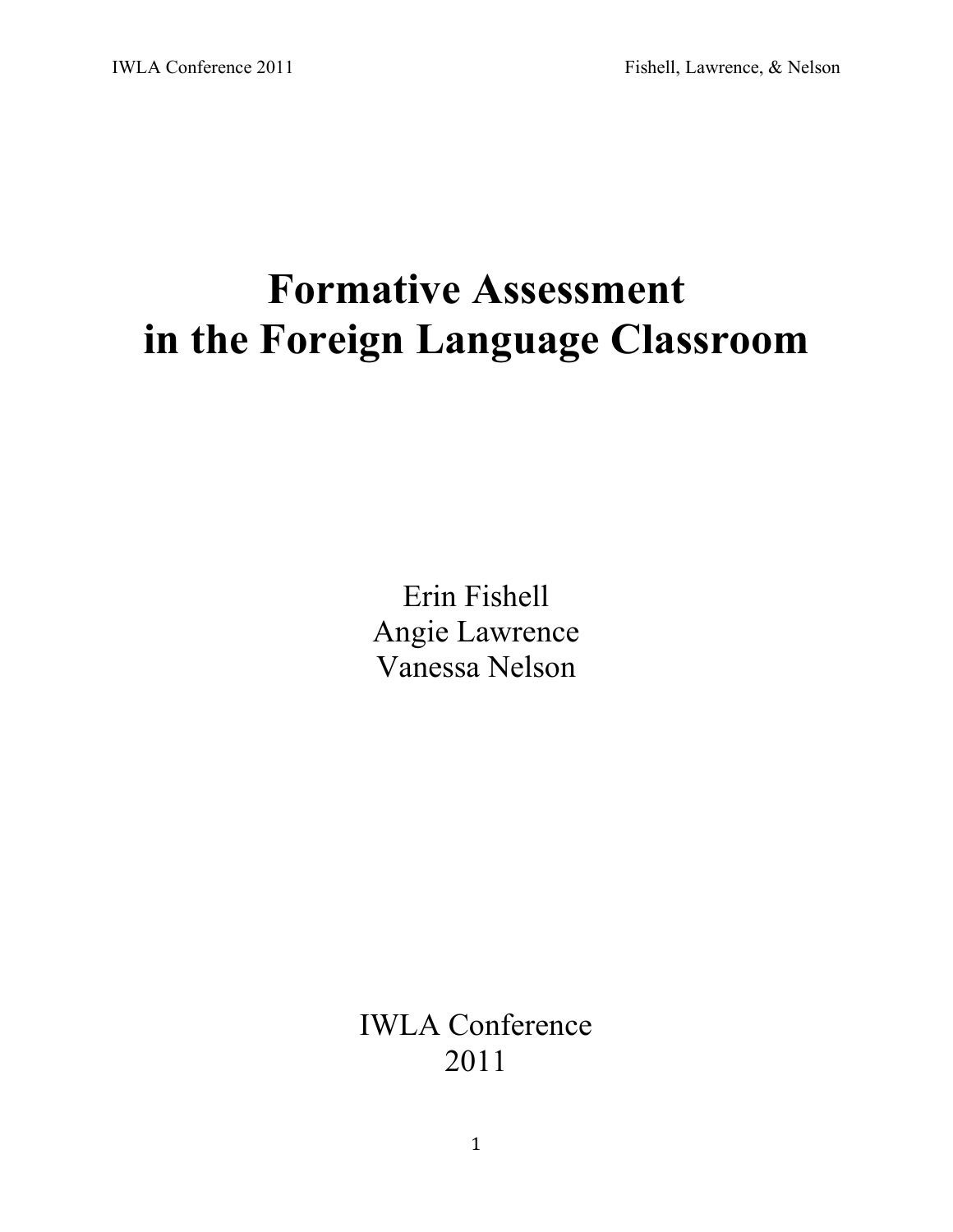## **Defining Formative Assessment**

Formative Assessment: French 1-4 Classroom

Vanessa Nelson Anamosa High School vnelson@anamosa.k12.ia.us

#### Formative Assessment Dos and Don'ts

- $\checkmark$  Do make learning targets clear and achievable goals
- $\checkmark$  Do provide individual and class feedback so that students know if they are progressing towards their goals
- $\checkmark$  Do allow students multiple attempts to meet a learning target
- $\triangleright$  Don't give grades based on homework or participation
- $\triangleright$  Don't give students zeros for late work
- $\triangleright$  Don't use grades as punishment

Notes: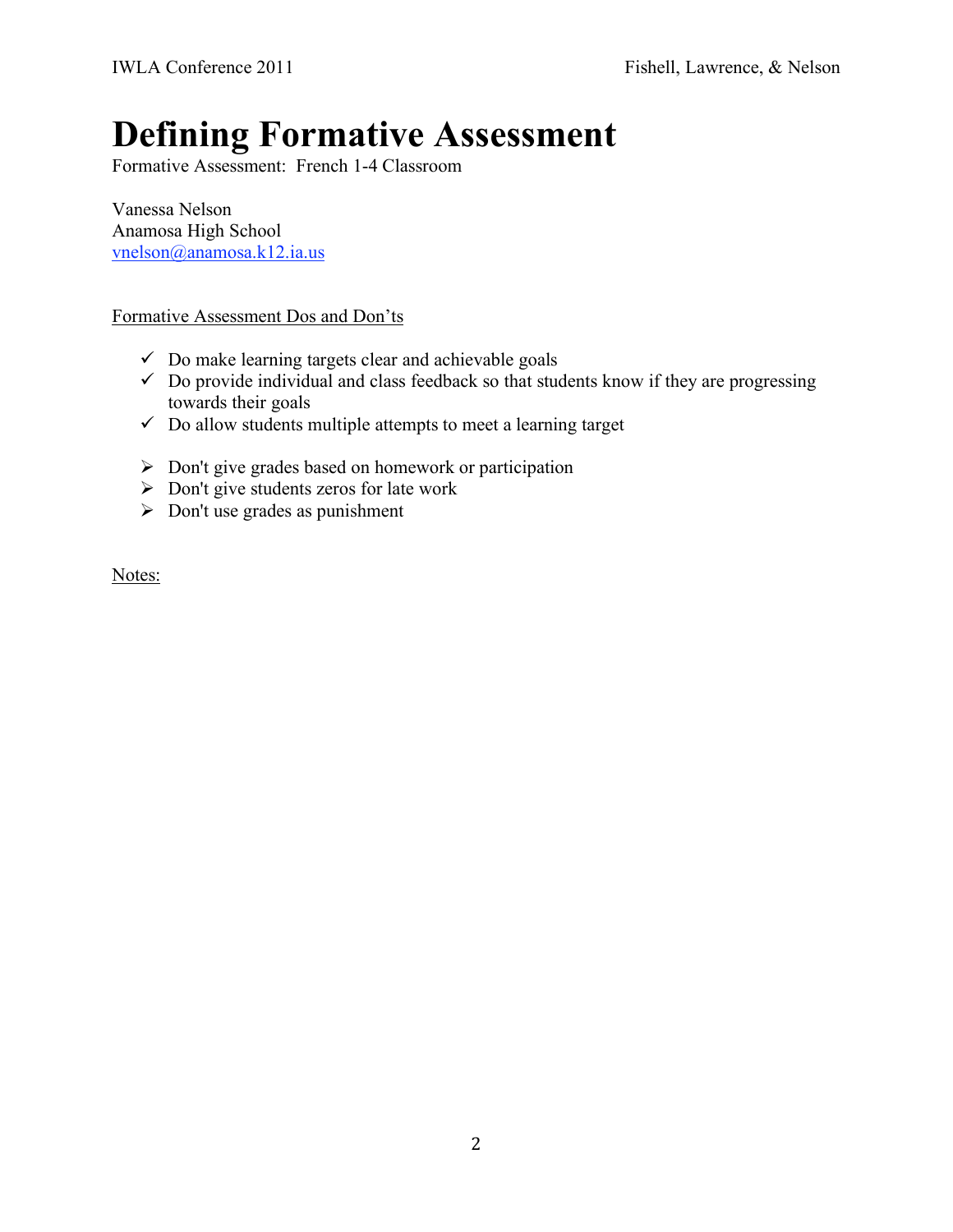## **Data Collection**

Formative Assessment: Spanish 1 Classroom

Angie Lawrence Anamosa High School alawrence@anamosa.k12.ia.us

### Presentation Notes:

- Focus on learning over the grade!
- Formative Assessment Scoring
	- o 1- needs more practice to meet target
	- o 2 needs a little more practice to meet target
	- o 3- met the target
	- o 4 above the target
- When 80% of the class has a 3 or 4, the class is ready for a summative assessment.
- Learning Targets should be task specific and in student friendly language.

#### Learning Target Examples:

Learning Targets 1: Español 1

- 1. I can listen to commands and perform the commands correctly.
- 2. I can read Spanish commands and pick out the correct picture to match the command.
- 3. I can look at pictures and write complete sentences in Spanish describing the pictures with few spelling errors.

 $\mathcal{L}_\text{max}$  , and the contribution of the contribution of the contribution of the contribution of the contribution of the contribution of the contribution of the contribution of the contribution of the contribution of t

\_\_\_\_\_\_\_\_\_\_\_\_\_\_\_\_\_\_\_\_\_\_\_\_\_\_\_\_\_\_\_\_\_\_\_\_\_\_\_\_\_\_\_\_\_\_\_\_\_\_\_\_\_\_\_\_\_\_\_\_\_\_\_\_\_\_\_\_\_\_\_\_\_\_\_\_\_\_

 $\mathcal{L}_\text{max} = \mathcal{L}_\text{max} = \mathcal{L}_\text{max} = \mathcal{L}_\text{max} = \mathcal{L}_\text{max} = \mathcal{L}_\text{max} = \mathcal{L}_\text{max} = \mathcal{L}_\text{max} = \mathcal{L}_\text{max} = \mathcal{L}_\text{max} = \mathcal{L}_\text{max} = \mathcal{L}_\text{max} = \mathcal{L}_\text{max} = \mathcal{L}_\text{max} = \mathcal{L}_\text{max} = \mathcal{L}_\text{max} = \mathcal{L}_\text{max} = \mathcal{L}_\text{max} = \mathcal{$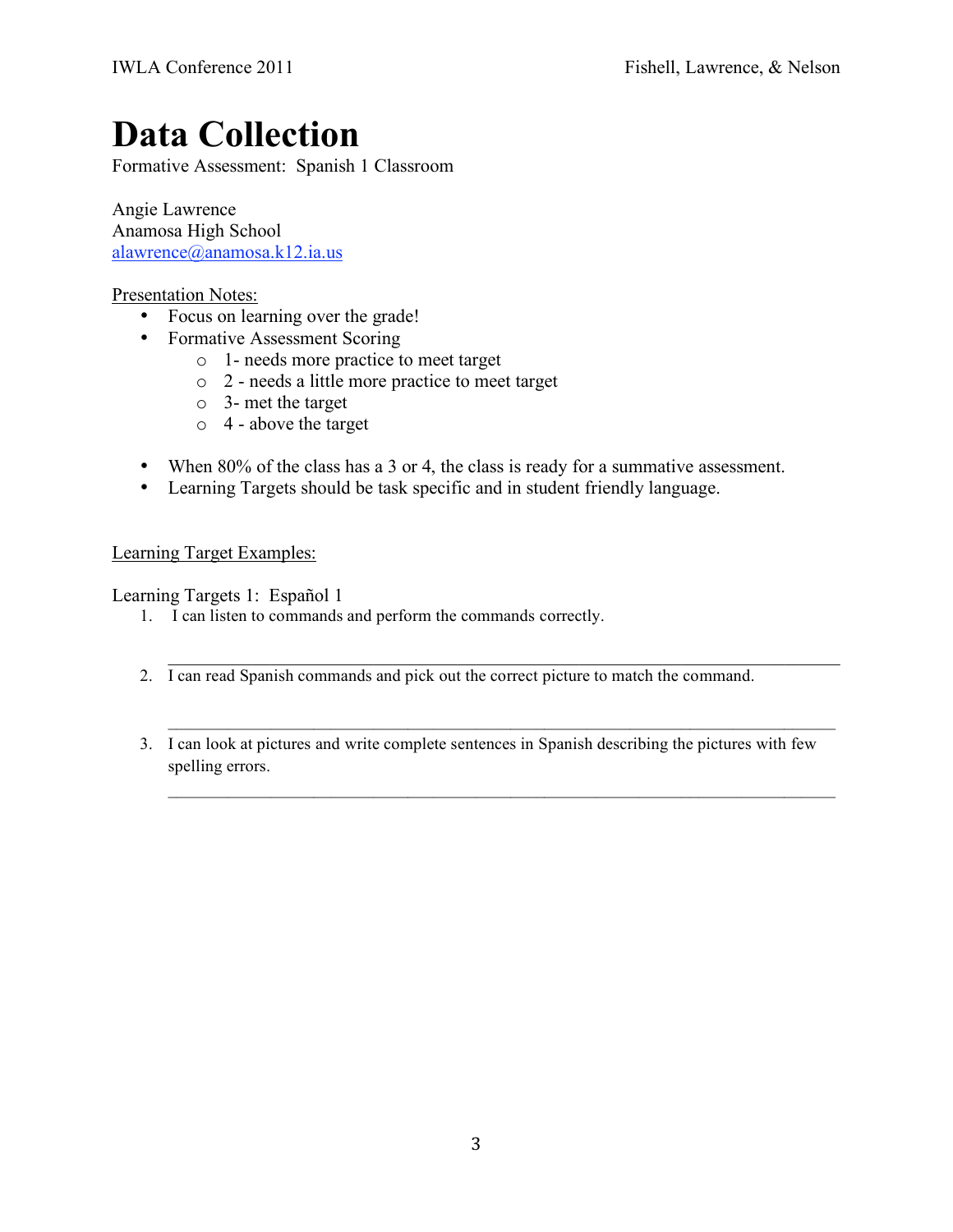## **Unit Design**

Formative Assessment: Spanish 2-4 Classroom

Erin Fishell Anamosa High School efishell@anamosa.k12.ia.us

## Example Planning Organizer:

| Learning                                            | <b>Assessments</b>                                                                                                                                                                                                                                                                                                                                                                                                                                                                                                                                                                                                                                                                                                                                                                                                                                                                                                                                                                                                                                                                                                              | Points/               | <b>Standards</b> |
|-----------------------------------------------------|---------------------------------------------------------------------------------------------------------------------------------------------------------------------------------------------------------------------------------------------------------------------------------------------------------------------------------------------------------------------------------------------------------------------------------------------------------------------------------------------------------------------------------------------------------------------------------------------------------------------------------------------------------------------------------------------------------------------------------------------------------------------------------------------------------------------------------------------------------------------------------------------------------------------------------------------------------------------------------------------------------------------------------------------------------------------------------------------------------------------------------|-----------------------|------------------|
| <b>Target</b>                                       |                                                                                                                                                                                                                                                                                                                                                                                                                                                                                                                                                                                                                                                                                                                                                                                                                                                                                                                                                                                                                                                                                                                                 | Category              | Met              |
| 1. I can recite<br>the alphabet in<br>random order. | Formative Assessment:<br>Reminder that goals 1-4 are to help students<br>٠<br>complete goal 5 (Basic Conversation).<br>Speaking-Repeat letters after me.<br>Listening-Students listen to the teacher<br>$\bullet$<br>spell words from the vocabulary list and<br>guess the words.<br>Speaking-Students spell different words<br>from their vocabulary lists to a peer and<br>guess the words.<br>Writing-What the? Students need to<br>$\bullet$<br>uncover the secret messages written<br>phonetically.<br>Writing-Students write words out<br>$\bullet$<br>phonetically to focus on all the sounds that<br>comprise the words.<br>Speaking-Looking at letters on the board,<br>$\bullet$<br>students need to repeat the letters in random<br>order. Think of ways to remember tricky<br>ones. (ej. K=caw (crow sound))<br>Speaking-Flash Cards as a class.<br>Speaking- Mini flash cards with a peer. Put<br>cards in piles based on whether you know<br>them or not.<br>Speaking-Practice assessment-10 random<br>$\bullet$<br>letters. Students need to record their<br>practice scores in their learning target<br>packet. | Speaking<br>$10$ pts. | $Ntl. - 4.1$     |
|                                                     | <b>Summative Assessment:</b><br>List of 10 letters randomly chosen (multiple<br>$\bullet$<br>sets of $10$ ).<br>Students have 3 seconds per letter before<br>they need to move on.                                                                                                                                                                                                                                                                                                                                                                                                                                                                                                                                                                                                                                                                                                                                                                                                                                                                                                                                              |                       |                  |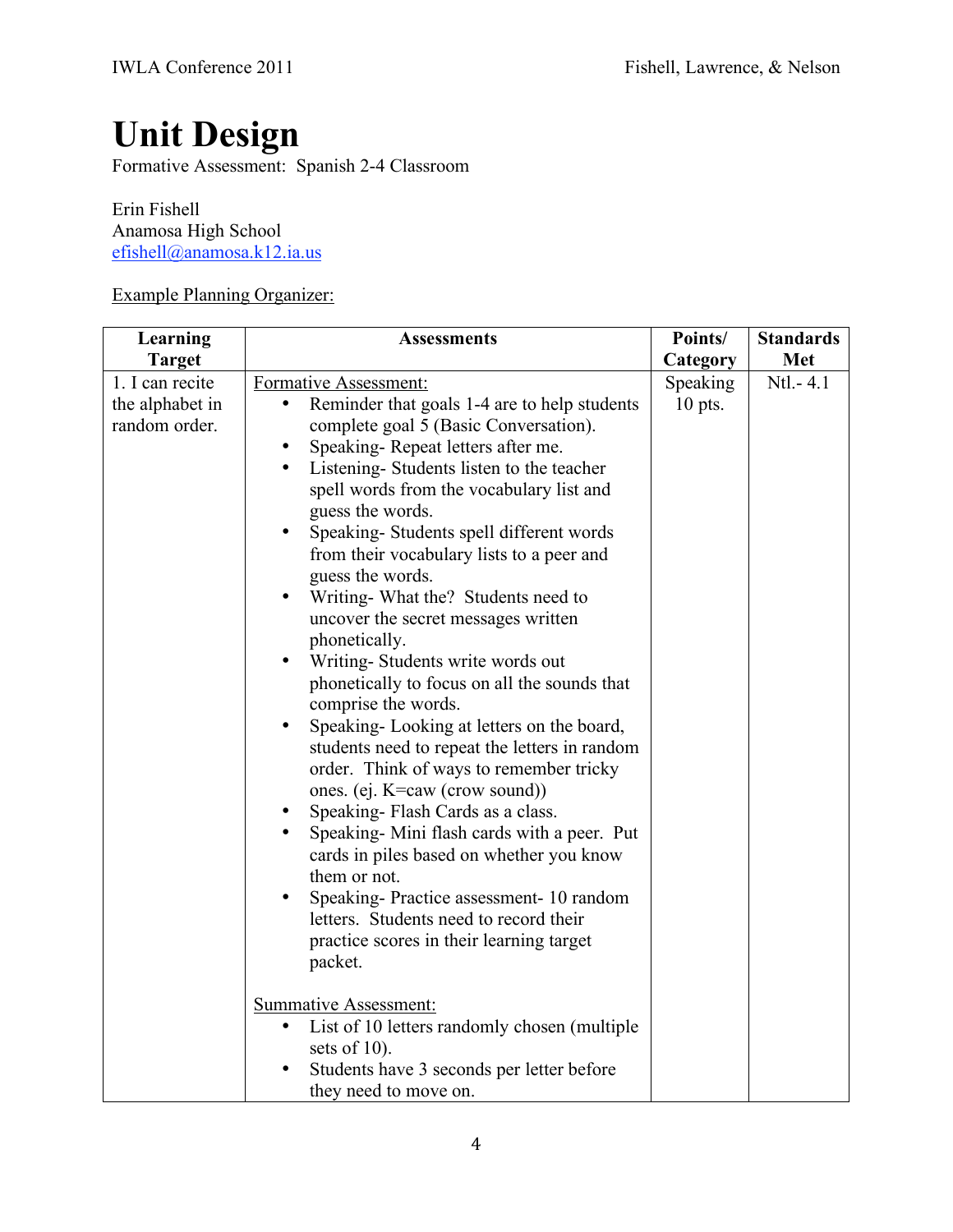## Tiered Learning Targets:

## Spanish 2 Review Unit

- 1. I can recite the alphabet in random order.
- 2. I can recite numbers 1-30 in random order.
- 3. I can match subject pronouns with the appropriate conjugated verbs in the present tense and can complete sentences with the correct form of a verb (-er, -ar, -ir, and irregular verbs).
- 4. I can correct student errors that describe people and objects by using adjectives that do not match the number and gender of nouns.
- 5. I can have a basic Spanish conversation with a peer.

## Spanish 3 Review Unit

- 1. I can correctly use "gustar" and "encantar" to explain when someone does or does not like something or someone by looking at pictures and writing a complete sentence about them.
- 2. I can correctly conjugate verbs in the present tense to complete sentences.
- 3. I can identify the correct formula and use it in a sentence for a particular situation (have to, going to, have just, and one must).
- 4. I can determine when to use "ser," "estar," and "tener" to mean "to be" by reading a student's letter and correcting errors with these verbs.
- 5. I can create a biography of a peer to present to the class.

Spanish 4 Review Unit

- 1. I can use verbs like "gustar*"* to explain people's perspectives.
- 2. I can conjugate regular and irregular verbs in the present tense to complete sentences.
- 3. I can differentiate between "saber"/"conocer" and "ser"/"estar" by fixing errors in a student's e-mail.
- 4. I can conjugate reflexive verbs correctly in a variety of sentences by listening to students' current hygiene routines and by making recommendations.
- 5. I can make comparisons in Spanish by looking at two pictures and by writing a statement about them.
- 6. I can create a pamphlet for my future school or career.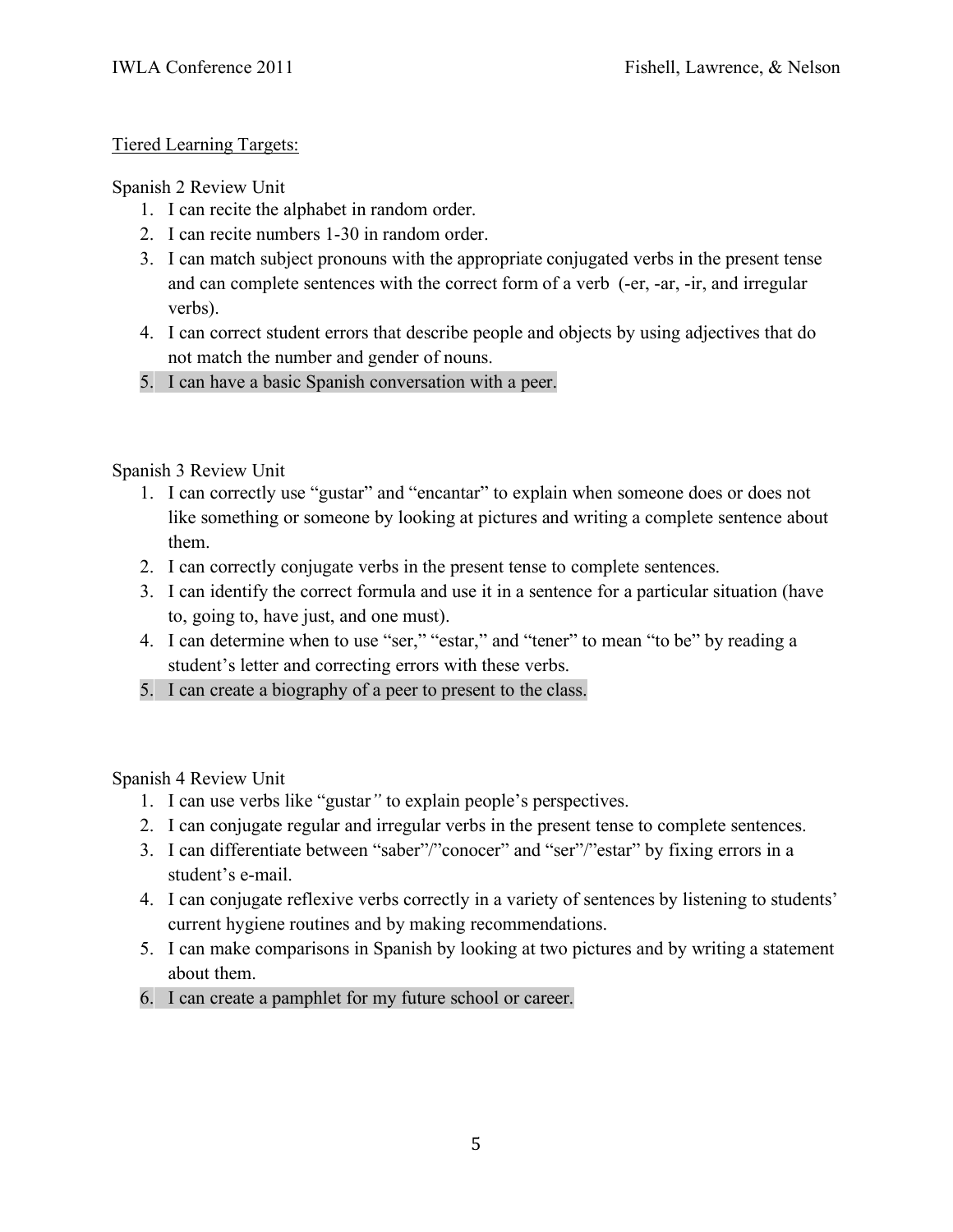## **Formative Assessment Strategies**

Formative Assessment: All Foreign Language Classrooms

## Informal Formative Assessments:

- Thumbs up/Thumbs down: After practicing a skill, ask students how they feel they are doing by showing thumbs up or thumbs down. Alternative: Students show a scale of 1-5 on their hand.
- Ticket out the door (Exit Slip): Determine if the lesson was successful by asking students to complete a quick question on their way out the door.
- Stop/Go: Give each student a card with stop sign on one side and a go sign on the other. As students are learning a new concept, they can flip the card to the stop sign when they need more explanation.
- Whiteboards: Students practice writing on a small whiteboard and then hold up their boards and compare their answers with the teacher's answer. Works great for spelling, vocabulary, verb conjugation, etc. Alternative : Students practice in pairs with flashcards.
- Scale of 1-4: The teacher evaluates a performance task (like a conversation) on a scale of 1-4. 4= You got it ! 3= Almost there. 2= Needs work. 1= Needs a lot of work.
- Four Corners: The teacher displays a question and 4 choices. Students choose an answer by going to different corners of the room. This will help the teacher determine which concepts are the most difficult for the class.
- Sequence Cards : Give students cut up sentences and have them try to put all of the words in sentences that make sense. This activity can be done individually or in pairs.
- Mini-Quizzes: Give students multiple quizzes in the same format as the test, so they can check their understanding.
- Snowball Fight: Have each student write a question or action statement on a piece of paper. Then, they all need to ball them up and on the count of three throw them at each other. When the « fight » is over, each student needs to pick up a piece of paper from the ground and either answer the question or complete the action statement written. Link this task to your current learning target to give students a fun way to review classroom material.
- Musical Chairs: Using whiteboards, have students sit in a circle. Then, ask students a question or have them translate a word. Play some music in the background, and as soon as students have the answer, they need to hold their boards in the air. If they have the incorrect response, they need to fix it and hold up their board again. The last person to have the correct response loses a spot in the circle, and the circle slowly closes in with each round.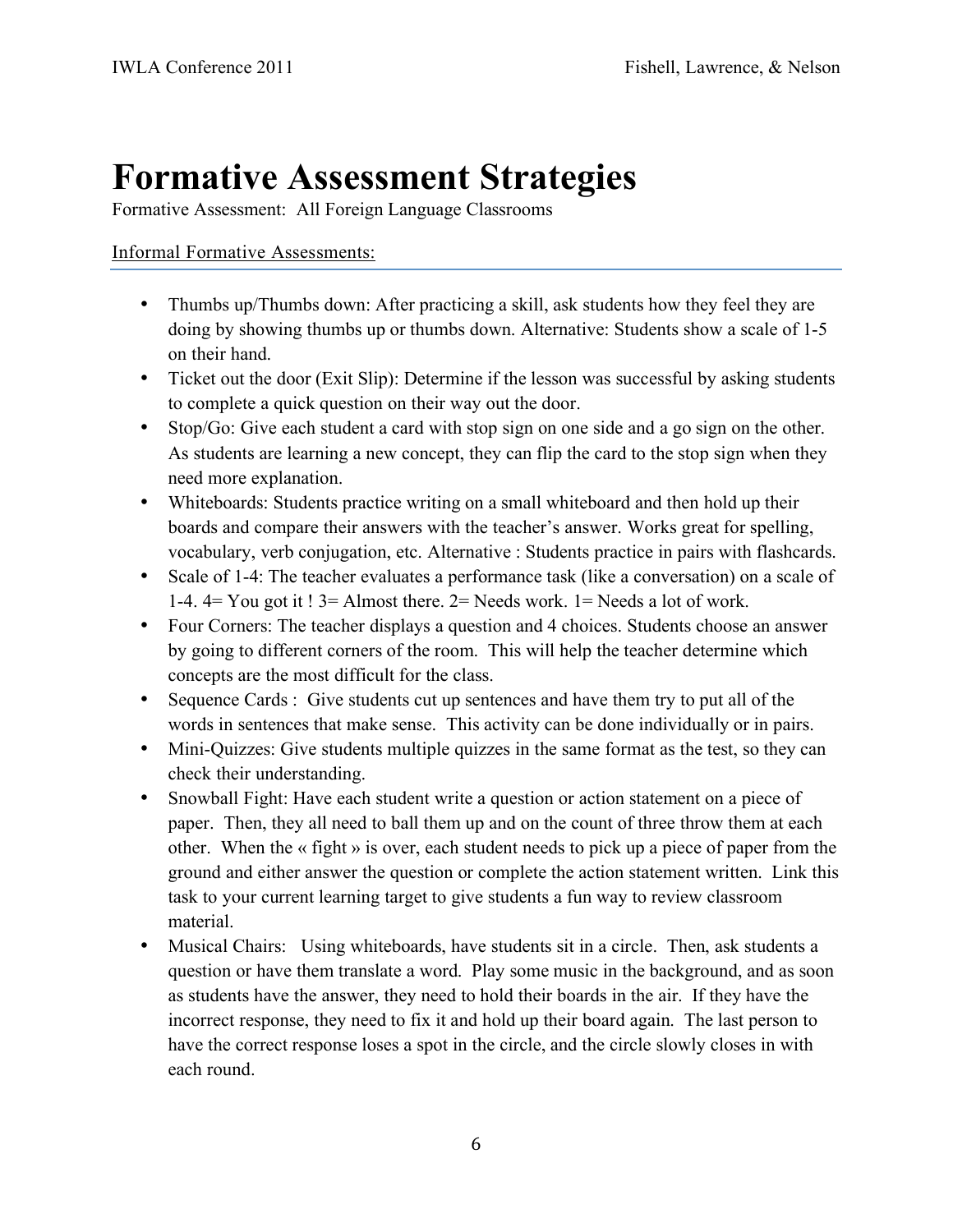

All clipart retrieved from iCLPART for Schools from the Grant Wood AEA Online Resources

#### *Instructions:*

Unless a unit lends itself to more of a TPR approach, I give students mini-flash cards to practice their vocabulary. They are not allowed to write on them until I give them permission. We do a lot of activities with these cards, some of which have been listed below.

- Vocabulary Acquisition- Before students write their vocabulary terms, they listen to the teacher say the word that corresponds to the picture and repeat it. Then, if they have questions about the exact meaning, they ask in language. After all the words have been repeated, select two cards to begin. Students should repeat the term for each card after you and line up the cards in order. Then, the teacher can ask for volunteers to say the words. Mix up the order. Then, add another card and repeat. Continue until most students feel comfortable pronouncing the words. Then, you could continue the activity and ask students to play the role of the teacher.
- Recognition Races- Pair students. One student needs to place all the cards face up on the desk. Then, when the teacher says a word, the first person to find the card and hold it up, gets to keep the card off to the side in a pile. The person with the most cards of to the side at the end wins.
- Categorization- Students listen to the words being spoken and place them in categories.
- Speaking Portfolio- Students can take the flash cards they have used for the year and paste them on pages of a book, based on categories the teacher gives them. Then, they can have a conversation with a peer using the book (without writing in it) to demonstrate their learning.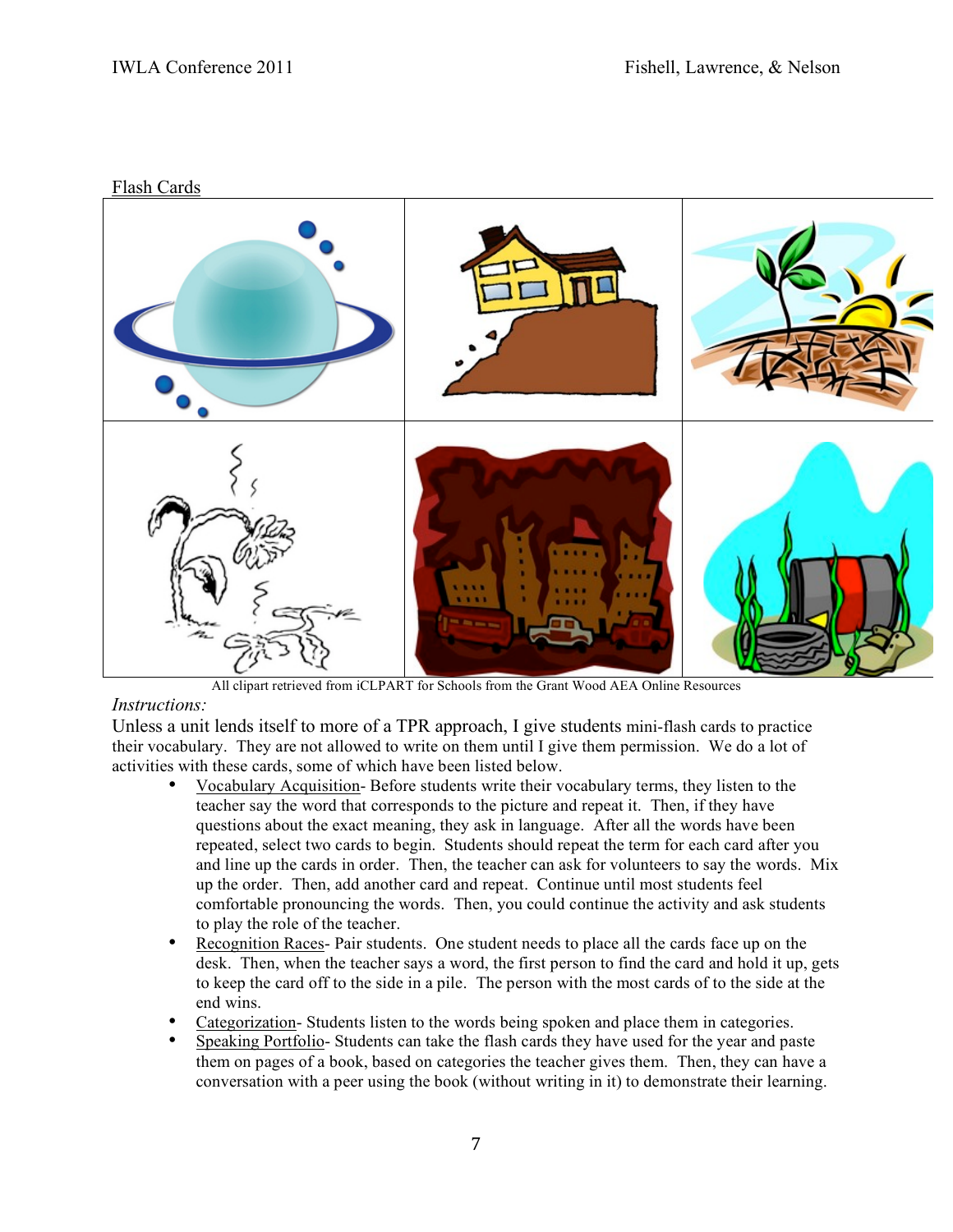### Extension Activity: Fr 2 –er verbs

Note to teachers: Extension activities can be used when a group of students have mastered
the
learning
target,
but
other
students
still
need
more
practice.
You
can encourage students to practice the same skill, but with new vocabulary. They would take a learning target quiz at the same time as the rest of the class, but it would be an extension learning target. Extension learning targets are not typically part of the student's grade.

#### **Students:**

Bravo! You've met the learning target, which means that you can conjugate -er verbs. While the rest of the class is still practicing, you can learn some new verbs we will use this year in Français II. Look up the definition of the following verbs and write them in the squares below. Then make flashcards with the verb *en français* on one side and a drawing that represents the verb on the other.

| Gagner   | Chercher | Aider   | Bavarder |
|----------|----------|---------|----------|
| Apporter | Inviter  | Laver   | Oublier  |
| Penser   | Trouver  | Prêter  | Disputer |
| Désirer  | Détester | Compter | Imaginer |

## Extension Learning Target Quiz

#### Word Box:

Gagner oublier aider prêter penser chercher bavarder imaginer trouver laver

- 1. You imagine
- 2. We win!
- 3. They help
- 4. I forget
- 5. They (f) chat
- 6. The teacher lends
- 7. You (formal) think
- 8. I find
- 9. You wash
- 10. He is looking for (a pen)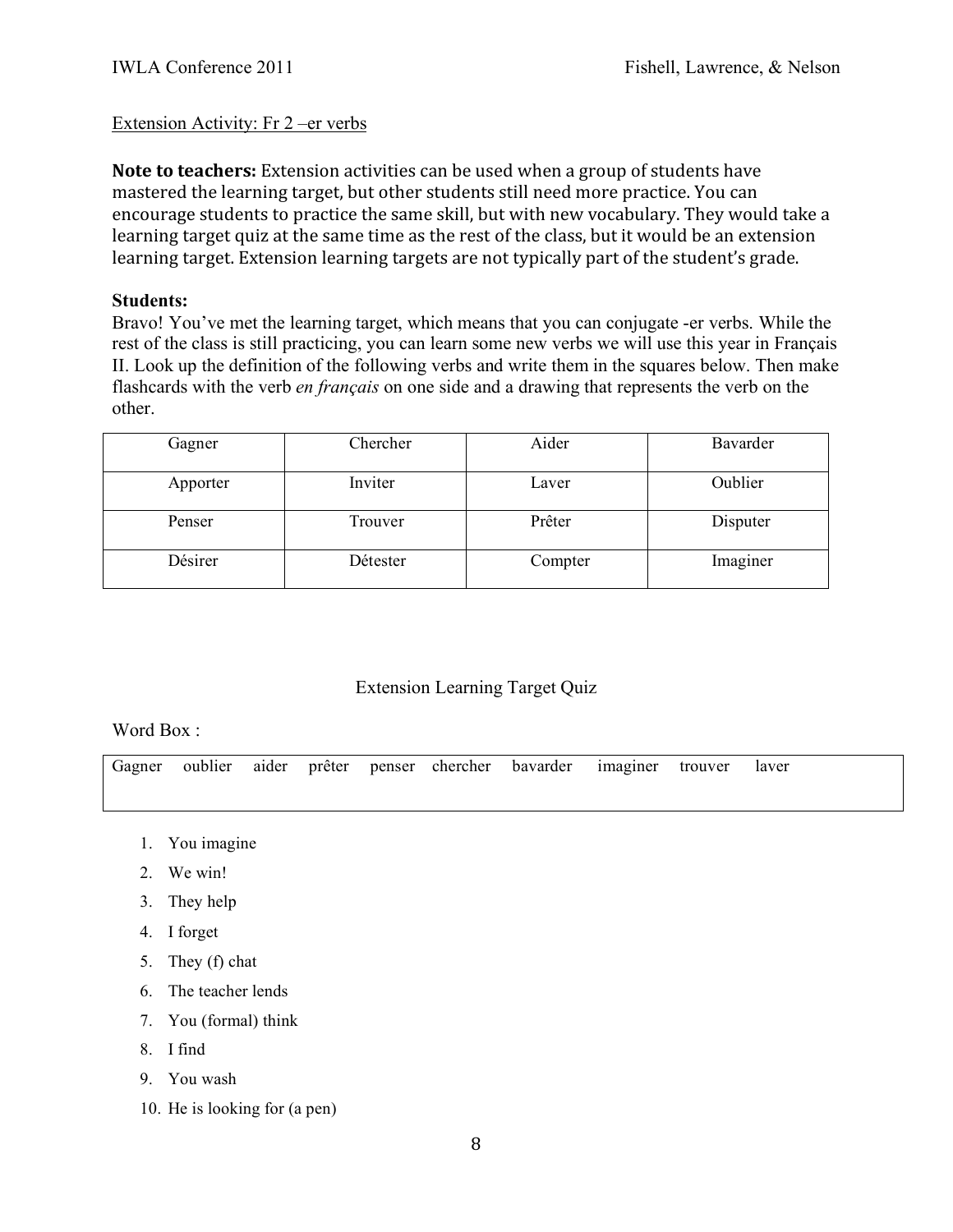## Les Questions

Learning Target : I can answer a variety of questions about myself and my life.

- Write 10 questions on notecards that you can answer about yourself and your life. Use a variety of question words!
- I will choose 5 of them to ask you in a conversation.
- To help you prepare, you may write your answers on the back of the card, but I will not look at that during the conversation.
- If the conversation goes well, you can keep your score. If not, you can keep practicing and try again.

## **Individual Question Response Rubric**

#### *Each question is worth 2 points.*

- $\frac{1}{2}$  point Responses barely comprehensible, with several key words or grammatical structures missing or incomprehensible.
- 1 point Responses mostly comprehensible. One or two key words or grammatical structures missing or incomprehensible, requiring some interpretation on the part of the listener.
- 1 ½ points Responses comprehensible, requiring minimal interpretation on the part of the listener. There may be small vocabulary, grammar, or pronunciation errors that do not detract from overall meaning.
- 2 points Responses readily comprehensible, requiring no interpretation on the part of the listener. All required elements are included.

## **Overall Fluency Rubric**

*You will be given an overall fluency score worth 4 points.*

- 1. Speech halting or uneven with long pauses, incomplete thoughts, or breaks into English.
- 2. Speech choppy and/or with frequent pauses; little or no incomplete thoughts or English.
- 3. Some hesitation, but manages to continue and complete thoughts.
- 4. Speech continues with few pauses or stumbling.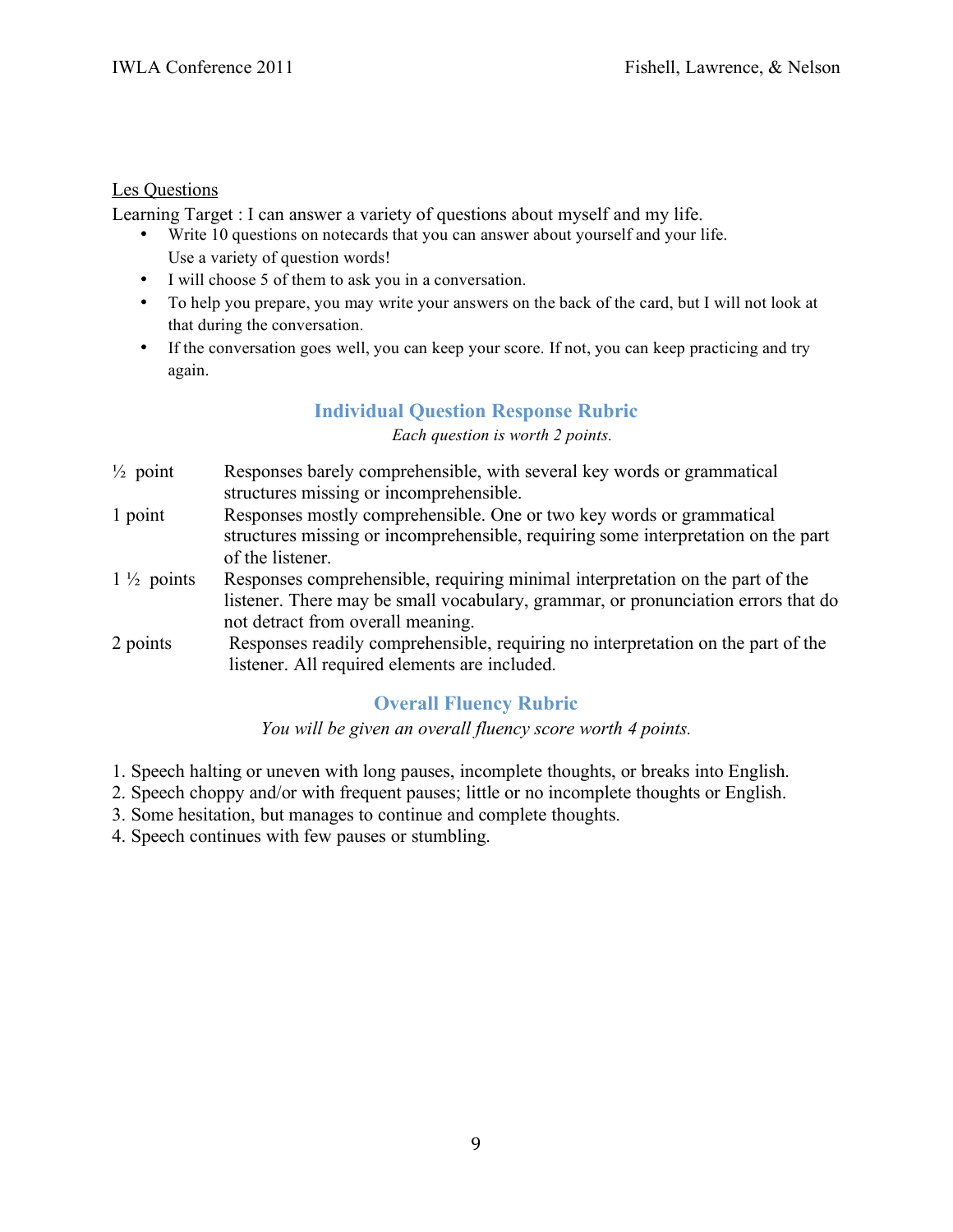#### Telephone Conversations

Learning Target: I can call my friends and invite them to do various activities with me. I can use telephone manners and accept/refuse invitations from others.

| Answer the phone.                      | Say who's calling.                            |  |
|----------------------------------------|-----------------------------------------------|--|
| Greet the person.                      | Ask if they want to do something with<br>you. |  |
| Tell them you'd love to. Ask what time | Say a time. Say see you soon.                 |  |

| Answer the phone.                                | Say who's calling.                            |
|--------------------------------------------------|-----------------------------------------------|
| Greet the person.                                | Ask if they want to do something with<br>you. |
| Say you can't, you have to do something<br>else. | Say too bad (Dommage!). Goodbye.              |

#### **Note to teachers:**

Students can speak in front of the teacher and get feedback. If they meet the learning target, the can keep the score. If not, they can keep practicing. For a summative assessment, they can keep all of their speaking activities in a portfolio and then choose activities from it at the end of each quarter to demonstrate their knowledge.